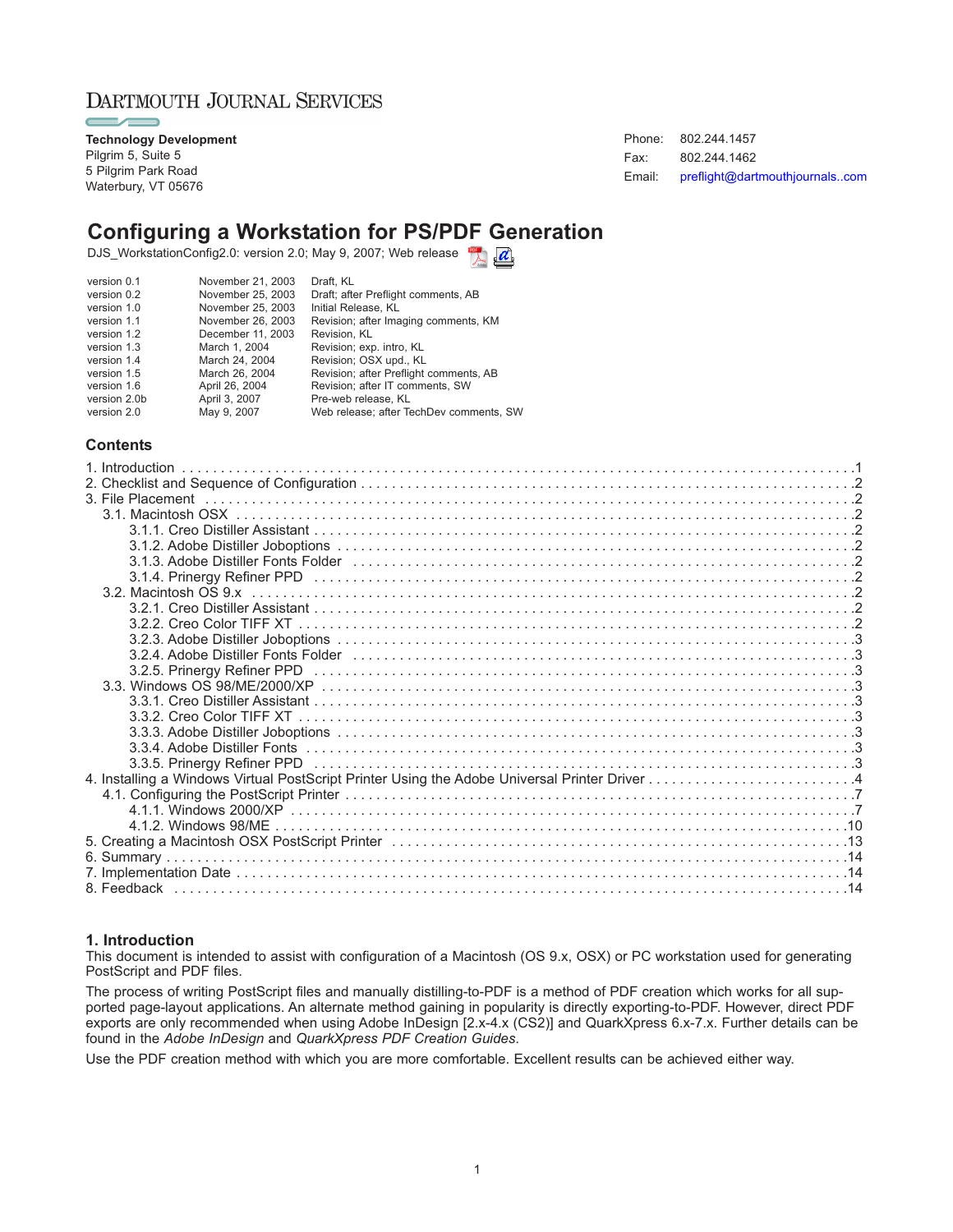### **2. Checklist and Sequence of Configuration**

The suggested sequence for complete setup is:

- $\Box$  Place all files and folders according to operating system and applications used (section 3).
- If using a version of Microsoft Windows, download the newest Adobe Universal Printer Driver (winsteng.exe) from the support section of Adobe's website (http://www.adobe.com/support/downloads/detail.jsp?ftpID=1500).
- $\Box$  Windows only: Install new virtual Postscript printer (section 4).
- $\Box$  If using Mac OS 9.x, download the newest AdobePS PostScript Printer Driver from the support section of Adobe's website (http://www.adobe.com/support/downloads/detail.jsp?ftpID=1494). Install driver per Adobe's instructions.
- If using Mac OSX *and* using Adobe Distiller to produce PDFs, create a new PostScript Printer (section 5).
- Configure Adobe Acrobat Distiller joboptions according to the *Adobe Distiller Guide*.
- Add a Distiller Fonts Folder (sections 3.1.2., 3.2.4, 3.3.4.) to the *Font Locations* menu of Adobe Distiller. This is outlined in the *Adobe Distiller Guide*.
- Set Printer Style or PDF Export criteria according to the *InDesign PDF Creation Guide* or *QuarkXpress PDF Creation Guide* (both separate documents).

#### **3. File Placement**

The first step for workstation configuration is correct placement of files. Figure 1 shows a typical compilation of files.

### **3.1. Macintosh OSX**



### **3.1.1. Creo Distiller Assistant**

File: Creo Distiller Assistant

Placement: Users/Shared/Adobe PDF x.x/Startup/

Purpose: This file adds extra functionality to Adobe's Acrobat Distiller program. It makes use of Postscript Level 3 features such as Idiom Recognition, Smooth Shades, and DeviceN Colorspace. Further technical information is available on request.



fig. 1

#### File: \*.joboptions Placement: Users/Shared/Adobe PDF x.x/Settings/

Purpose: This file will allow selection of DJS-specific Joboptions in the primary Distiller window.

### **3.1.3. Adobe Distiller Fonts Folder**

**3.1.2. Adobe Distiller Joboptions**

Folder: Mac\_Distiller\_Fonts

Placement: Anywhere except an actual OSX Fonts Folder.

Purpose: Distiller frequently requires access to these fonts. If not available, PDF generation may abort when using our recommended Distiller Joboptions.



### **3.1.4. Prinergy Refiner PPD**

File: Prinergy Refiner

Placement: Library/Printers/PPDs/Contents/Resources/en.lproj/ Purpose: This is a device-independent PPD similar to the Acrobat PPD. Either this or the Acrobat PPD can be used.

### **3.2. Macintosh OS 9.x**



### **3.2.1. Creo Distiller Assistant**

File: Creo Distiller Assistant

Placement: Adobe/Acrobat/Distiller/Startup/

Purpose: This file adds extra functionality to Adobe's Acrobat Distiller program. It makes use of Postscript Level 3 features such as Idiom Recognition, Smooth Shades, and DeviceN Colorspace. Further technical information is available on request.

## **3.2.2. Creo Color TIFF XT**

File: Creo Color TIFF XT

Placement: QuarkXpress/XTension/

Purpose: Allows preservation of spot colors in composite PDF when a grayscale TIFF has been colorized in QuarkXpress 4.x or 5.x.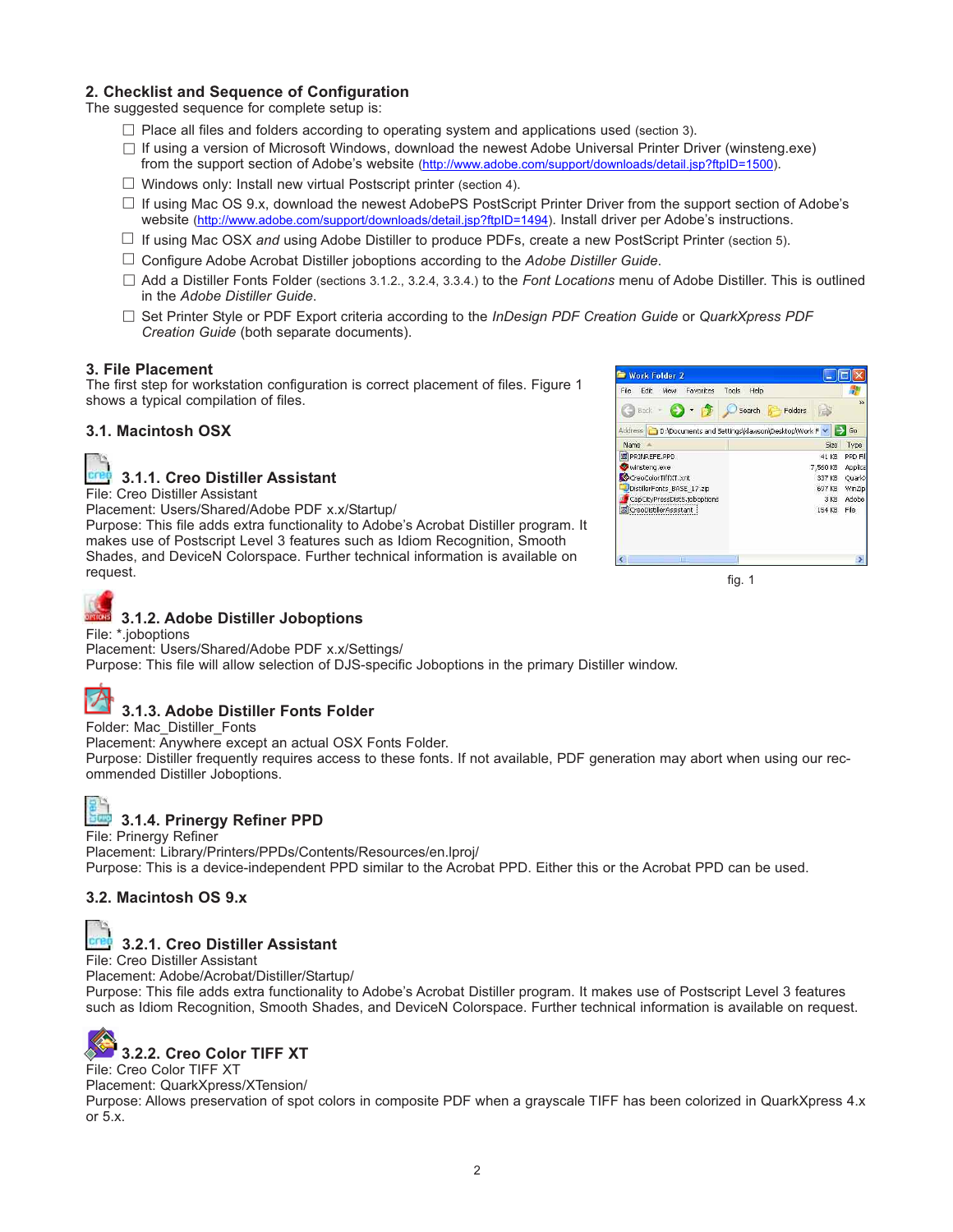

### **3.2.3. Adobe Distiller Joboptions**

File: \*.joboptions Placement: Acrobat/Distiller/Settings/ Purpose: This file will allow selection of DJS-specific Joboptions in the primary Distiller window.

# **3.2.4. Adobe Distiller Fonts Folder**

Folder: Mac\_Distiller\_Fonts

Placement: Anywhere except the System Folder.

Purpose: Distiller frequently requires access to these fonts. If not available, PDF generation may abort when using our recommended Distiller Joboptions.



**3.2.5. Prinergy Refiner PPD**

File: Prinergy Refiner Placement: System Folder/Extensions/Printer Descriptions/ Purpose: This is a device-independent PPD similar to the Acrobat PPD. Either this or the Acrobat PPD can be used.

### **3.3. Windows OS 98/ME/2000/XP**



**3.3.1. Creo Distiller Assistant**

File: CreoDistillerAssistant Placement:

Acrobat 6.x, 7.x - C:\Documents and Settings\All Users\Documents\Adobe PDF\Startup\

Acrobat 4.x, 5.x - C:\Program Files\Adobe\Acrobat\Distillr\Startup\

Purpose: This file adds extra functionality to Adobe's Acrobat Distiller program. It makes use of Postscript Level 3 features such as Idiom Recognition, Smooth Shades, and DeviceN Colorspace. Further technical information is available on request.

# **3.3.2. Creo Color TIFF XT**

File: CreoColorTiffXT.xnt

Placement: QuarkXpress\XTension\

Purpose: Allows preservation of spot colors in composite PDF when a grayscale TIFF has been colorized in QuarkXpress 4.x or 5.x.

# **3.3.3. Adobe Distiller Joboptions**

File: \*.joboptions Placement:

Acrobat 6.x, 7.x - C:\Documents and Settings\All Users\Documents\Adobe PDF\Settings\ Acrobat 4.x, 5.x - C:\Program Files\Acrobat\Distillr\Settings\ Purpose: This file will allow selection of DJS-specific Joboptions in the primary Distiller window.



### **3.3.4. Adobe Distiller Fonts Folder**

Folder: PC\_Distiller\_Fonts

Placement: Anywhere except System Folder.

Purpose: Distiller frequently requires access to these fonts. If not available, PDF generation may abort when using our recommended Distiller Joboptions.



### **3.3.5. Prinergy Refiner PPD**

File: prinrefe.ppd Placement:

Windows 98, ME - C:\Windows\system\

Windows 2000, XP - C:\Windows\system32\spool\drivers\w32x86\

Purpose: Device-independent PPD similar to Acrobat PPD. Either this or the Acrobat PPD can be used.

Note: PC versions of Adobe Pagemaker require additional placement of the Prinergy Refiner PPD in the directory below for availability in Pagemaker's PPD drop-down menu: C:\Program Files\Adobe\Pagemaker x.x\RSRC\USENGLSH\ppd4\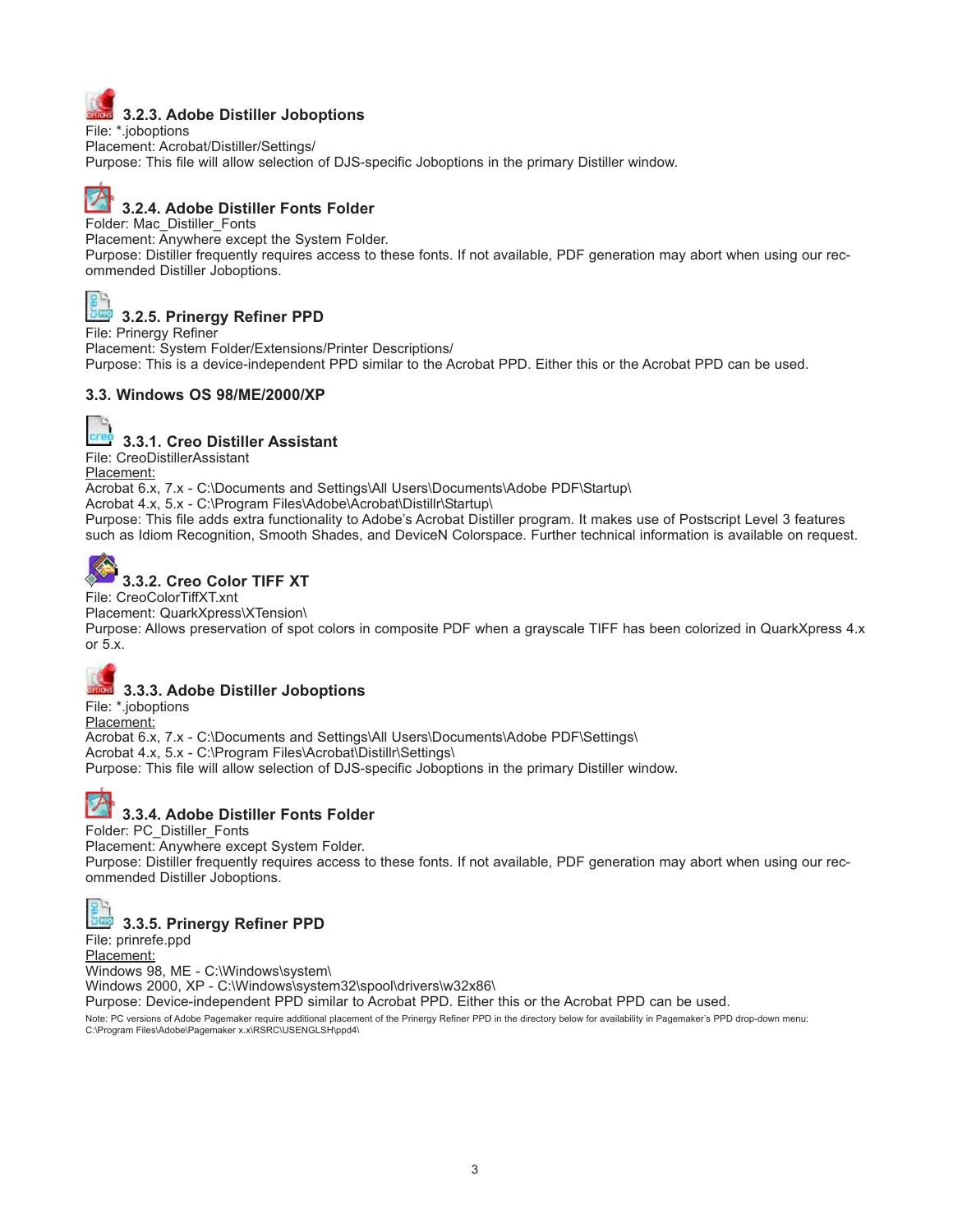

### **4. Installing a Windows Virtual PostScript Printer Using the Adobe Universal Printer Driver**

An important step to make certain PostScript files will be written properly is to create a specific printer using the Adobe Universal Printer Driver (http://www.adobe.com/support/downloads/detail.jsp?ftpID=1500). It can be found in the download area of Adobe's website. The PPD file should be correctly placed before continuing. Double-click the *Winsteng.exe* file and proceed using the following screenshot tutorial as a guide. The process is slightly different for Windows 98/ME and Windows 2000/XP.

| Welcome |                                                                                                                                                                                                                                                                                                                                                                                                                                                                   |
|---------|-------------------------------------------------------------------------------------------------------------------------------------------------------------------------------------------------------------------------------------------------------------------------------------------------------------------------------------------------------------------------------------------------------------------------------------------------------------------|
|         | Welcome to the Adobe® PostScript® Printer Driver<br>setup program. This program will install a PostScript<br>Printer on your computer.<br>It is strongly recommended that you exit all Windows programs<br>before running this Setup program.<br>Click Cancel to guit Setup and then close any programs you<br>have running. Click Next to continue with the Setup program.<br>WARNING: This program is protected by copyright law and<br>international treaties. |
|         | Unauthorized reproduction or distribution of this program, or any<br>portion of it, may result in severe civil and criminal penalties, and<br>will be prosecuted to the maximum extent possible under law.                                                                                                                                                                                                                                                        |
|         | Cancel<br>Next >                                                                                                                                                                                                                                                                                                                                                                                                                                                  |

fig. 2

**Welcome Window (fig. 2)** • Select *Next* button

**End User License Agreement Window (fig. 3)** • Select *Accept* button

|  | Printer Connection Type Window (fig. 4) |  |  |  |
|--|-----------------------------------------|--|--|--|
|  |                                         |  |  |  |

• Select *It is directly connected to your computer (Local Printer)*

• Select *Next* button

### **Local Port Selection Window (fig. 5)**

- Highlight *FILE: Local Port*
- Select *Next* button

| <b>End User License Agreement</b>                                                                                                                                                                                                                                                                                                                                                                                                                                                                                                                         |
|-----------------------------------------------------------------------------------------------------------------------------------------------------------------------------------------------------------------------------------------------------------------------------------------------------------------------------------------------------------------------------------------------------------------------------------------------------------------------------------------------------------------------------------------------------------|
| Please read the following license agreement. Use the scroll bar to view the rest of<br>this agreement.                                                                                                                                                                                                                                                                                                                                                                                                                                                    |
| ADOBE SYSTEMS INCORPORATED<br>$\frac{1}{2}$<br>FLECTRONIC END LISER LICENSE AGREEMENT                                                                                                                                                                                                                                                                                                                                                                                                                                                                     |
| NOTICE TO USER:<br>THIS IS A CONTRACT. BY INDICATING YOUR ACCEPTANCE BELOW. YOU<br>ACCEPT ALL THE TERMS AND CONDITIONS OF THIS AGREEMENT INCLUDING IN<br>PARTICULAR THE LIMITATIONS ON: USE CONTAINED IN SECTIONS 2 AND 4:<br>AND WARRANTY AND LIABILITY IN SECTION 5. YOU AGREE THAT THIS<br>AGREEMENT IS ENFORCEABLE LIKE ANY WRITTEN NEGOTIATED AGREEMENT<br>SIGNED BY YOU.<br>This End User License Agreement accompanies the PostScript® driver software product,<br>other software and related explanatory materials collectively the f"Software"). |
| TO ACCEPT THIS AGREEMENT, PRESS "ACCEPT," IF YOU DO NOT AGREE WITH THE<br>TERMS AND CONDITIONS OF THIS AGREEMENT, PRESS "DECLINE" AND QUIT, YOU<br>WILL NOT BE ABLE TO USE THE SOFTWARE.<br><b>ACCEPT</b><br><b>DECLINE</b><br>< Rack                                                                                                                                                                                                                                                                                                                     |
| fia.                                                                                                                                                                                                                                                                                                                                                                                                                                                                                                                                                      |





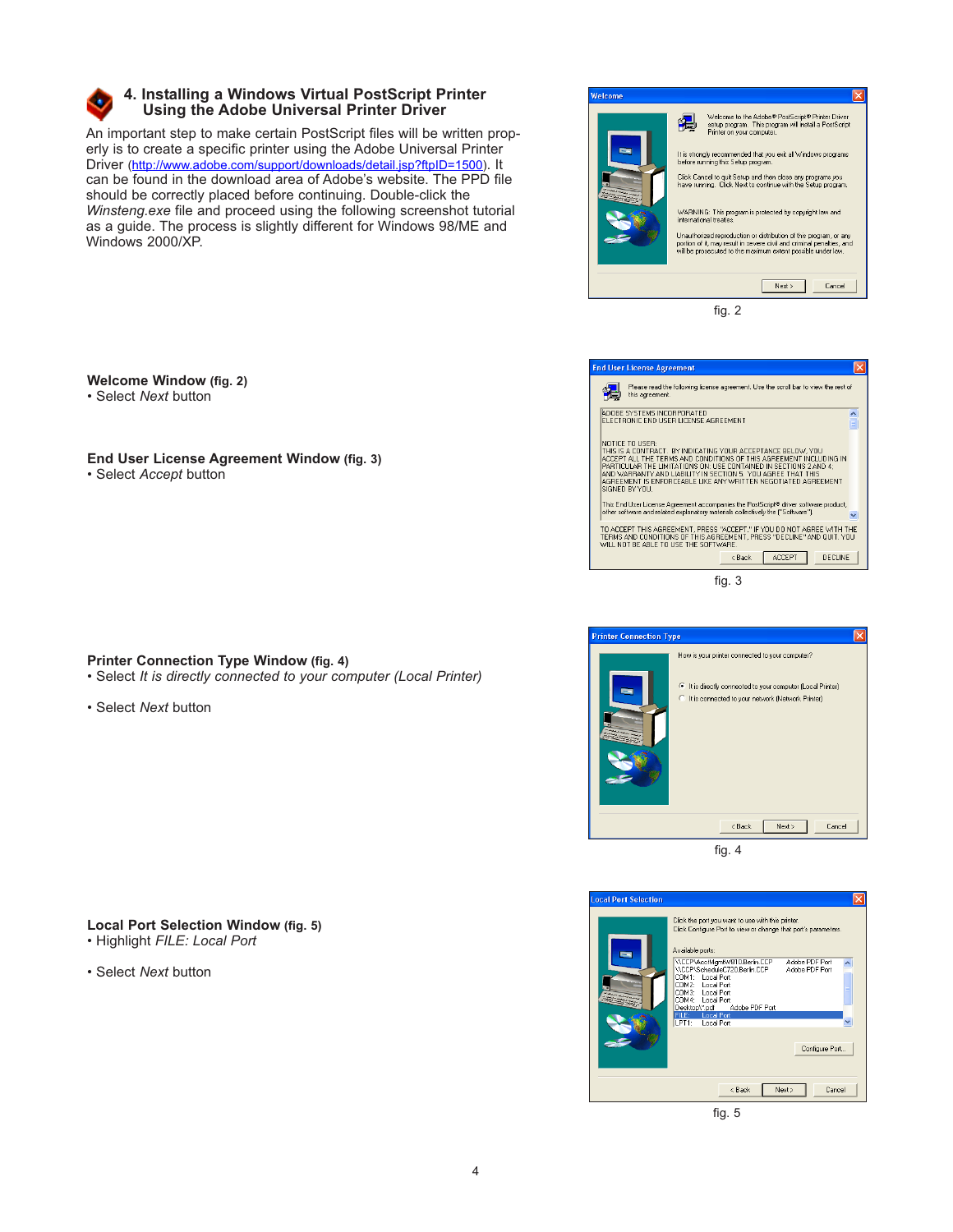#### **Select Printer Model Window (fig. 6)** • Select *Browse* button

### **Browse for Printer Window (fig. 6)**

• Navigate to *C:\WINDOWS\system32\spool\drivers\w32x86* if using Windows 2000/XP, or *C:\WINDOWS\system\* if using Windows 98/ME. Highlight *Prinergy Refiner* (or *Adobe PDF*).

• Select *OK* button



fig. 6

### **Select Printer Model Window (fig. 7)**

- Highlight *Prinergy Refiner* (or *Adobe PDF*)
- Select *Next* button

### **Sharing Window (fig. 8)**

- 
- Select *Next* button

### • Select *Not Shared*

### **Printer Information Window (fig. 9)**

If using the Acrobat PPD, type *Adobe PDF\_DJS* as the Printer Name. If using *Prinergy Refiner,* use default name shown.

- Select *No* for each question
- Select *Next* button

|           | <b>Select Printer Model</b>                                                                       |                                                                                                                                                                                 |          |        |
|-----------|---------------------------------------------------------------------------------------------------|---------------------------------------------------------------------------------------------------------------------------------------------------------------------------------|----------|--------|
|           | for a compatible printer.                                                                         | Select the model of your printer. If you do not find your printer listed, you can click<br>Browse to look for printers at other locations or consult your printer documentation |          |        |
|           |                                                                                                   | If you cannot find a suitable printer listed, select Adobe Generic PostScript Printer.                                                                                          |          |        |
| Printers: |                                                                                                   |                                                                                                                                                                                 |          |        |
|           | Generic PostScript Printer<br>Lexmark C720 PS<br>Lexmark Optra W810 PS<br><b>Prinergy Refiner</b> |                                                                                                                                                                                 |          |        |
|           | PRINREFE PPD                                                                                      | 41238 bytes                                                                                                                                                                     | 04/19/02 | Browse |
|           |                                                                                                   | < Back                                                                                                                                                                          | Next >   | Cancel |







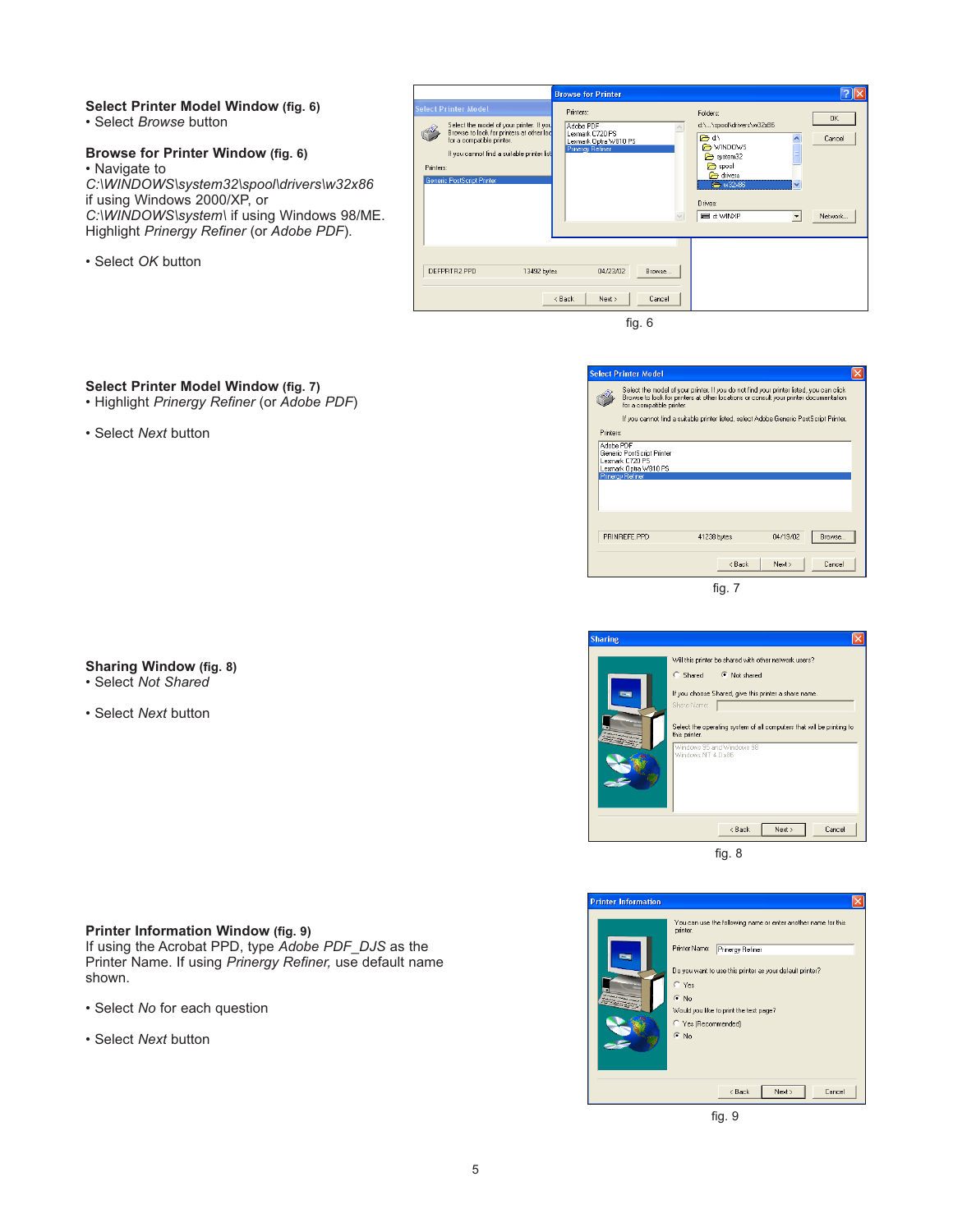### **Setup Information Window (fig. 10)**

• Select *Install* button

| <b>Setup Information</b> |                                                                                                                                                                                                                                                                                                                                                                                                                                                                                                                                         |
|--------------------------|-----------------------------------------------------------------------------------------------------------------------------------------------------------------------------------------------------------------------------------------------------------------------------------------------------------------------------------------------------------------------------------------------------------------------------------------------------------------------------------------------------------------------------------------|
|                          | Setup has enough information to start copying files. If you want<br>to review or change any settings, click Back. If you are satisfied<br>with the settings, click Install to begin copying files.<br>Current Settings:<br>Driver Information:<br>Version: PScript5 5.2<br>Destination Directory: D:\\WINDOWS\System32\spool\<br>Printer Information:<br>Prinergy Refiner CCP on FILE:<br>The PostScript Printer Description (PPD) file is: PRINRE<br>This printer will not be the default printer.<br>A test page will not be printed. |
|                          | m                                                                                                                                                                                                                                                                                                                                                                                                                                                                                                                                       |
|                          | < Back<br>Cancel<br>Install                                                                                                                                                                                                                                                                                                                                                                                                                                                                                                             |

fig. 10

### **Printer Configuration Window (fig. 11)**

- Select *No* for configuring printer now
- Select *Next* button



fig. 11



**Setup Complete Window (fig. 12)** • Deselect *Readme* box

• Select *Finish* button

**The PostScript printer has been created and should now be configured according to the following section.**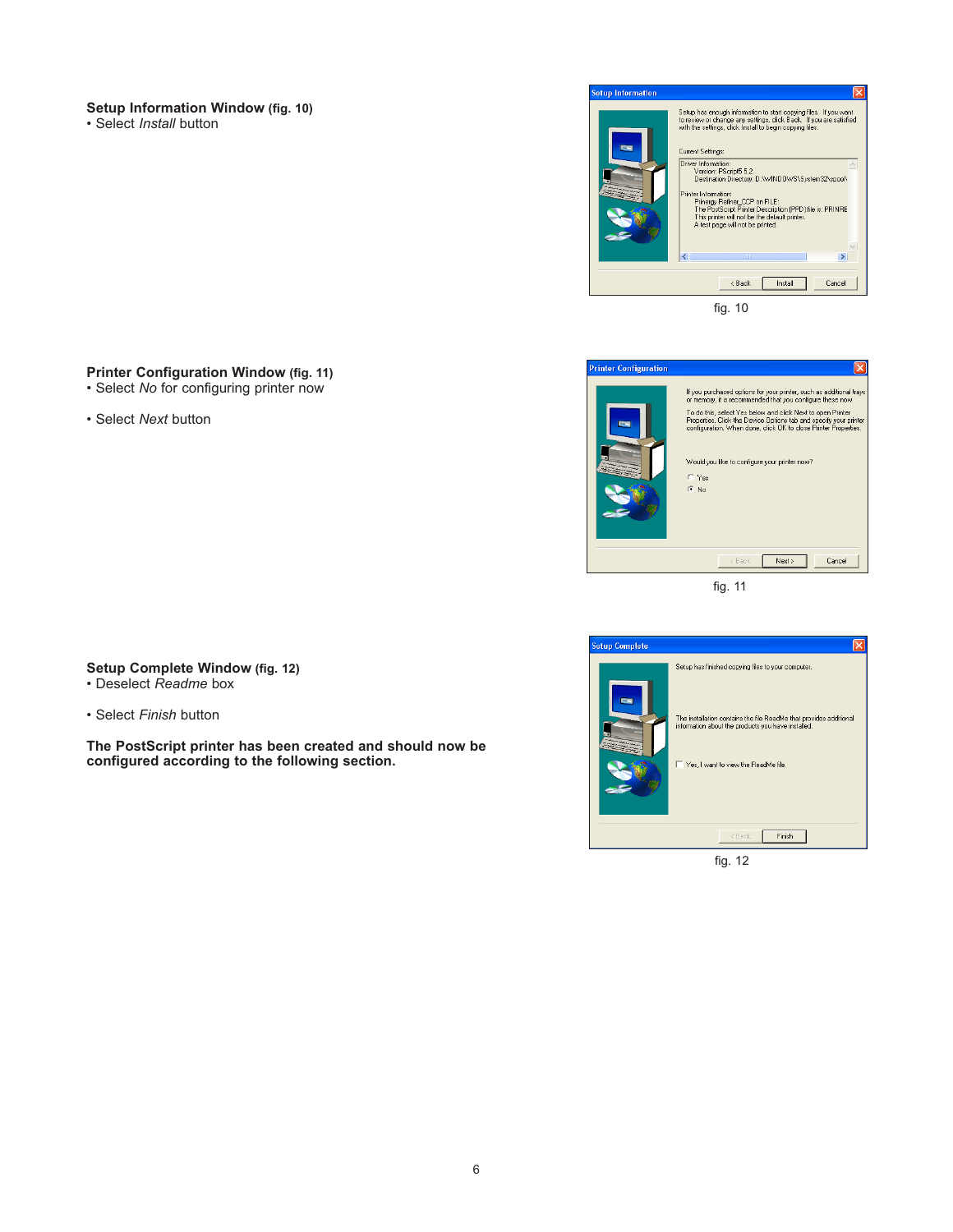### **4.1. Configuring the Postscript Printer**

This section illustrates how to modify a virtual PostScript printer. There are two subsections: one each for Windows 2000/XP and Windows 98/ME. The most important settings are defined in text. Please refer to screenshots to verify other choices are correctly selected.

### **4.1.1. Windows 2000/XP**

**Start Menu (fig. 13)** Select *Settings/Printers and Faxes*



• Right-click the newly-created Postscript printer and select *Printing Preferences*





fig. 14

### **Printing Preferences Window (fig. 15)**

- Select *Paper/Quality* tab
- Confirm *Color* is selected
- Select *Advanced* button

|                         | Prinergy Refiner Printing Preferences |          |
|-------------------------|---------------------------------------|----------|
| Paper/Quality<br>Layout |                                       |          |
| <b>Tray Selection</b>   |                                       |          |
| Paper Source:           | Automatically Select                  | Ÿ        |
| Color                   |                                       |          |
| I.                      | Black & White                         | ⊙ Color  |
|                         |                                       |          |
|                         |                                       |          |
|                         |                                       |          |
|                         |                                       |          |
|                         |                                       |          |
|                         |                                       |          |
|                         |                                       | Advanced |
|                         |                                       |          |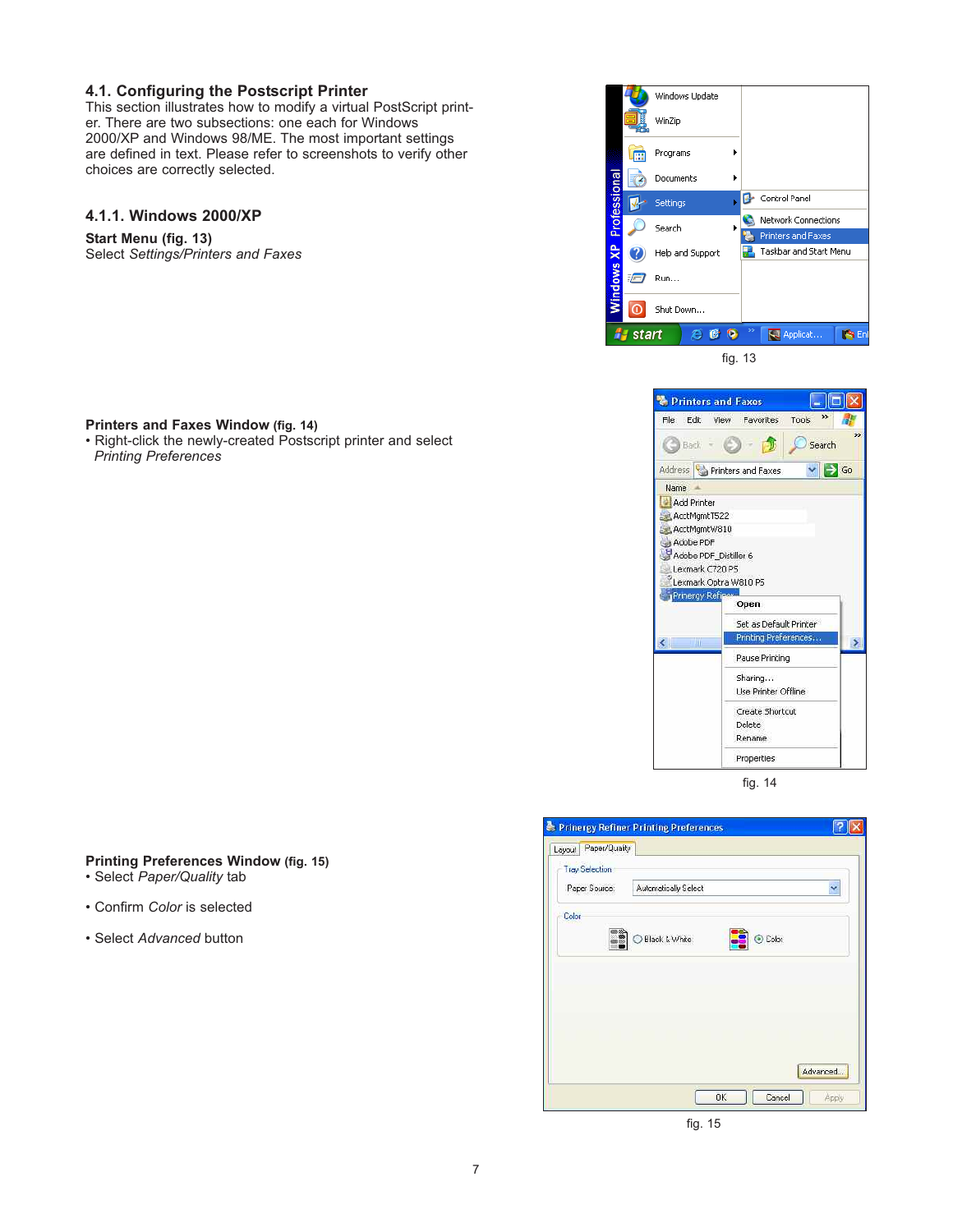#### **Advanced Options Window (fig. 16)** • Select TrueType Font: *Download as Softfont*



fig. 16



fig. 17



**Advanced Options Windows (fig. 17)**

• Select PostScript Option: *Optimize for Portability*

**Advanced Options Window (fig. 18)**

• Select TrueType Font Download Option: *Native TrueType*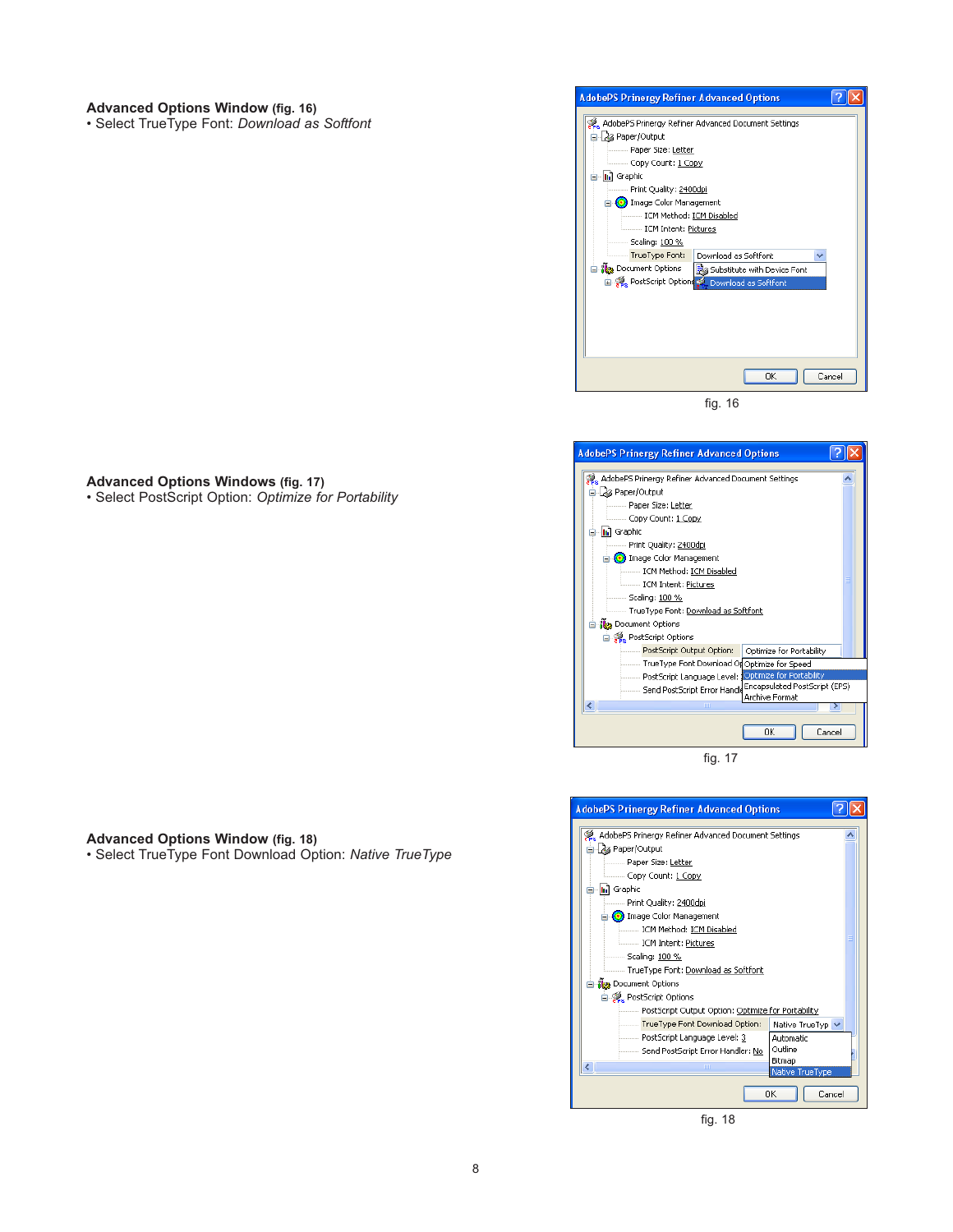#### **Advanced Options Window (fig. 19)**

- Select PostScript Language Level: *3*
- Select *OK* button
- Select *OK* button to exit Printing Preferences window



fig. 19





fig. 21

### **Printers and Faxes Window (fig. 20)**

- Navigate to the Printers and Faxes window
- Right-click the newly-created Postscript printer and select *Properties.*

**Properties Window (fig. 21)** Select *Device Settings* tab

Select Output Protocol: *Binary*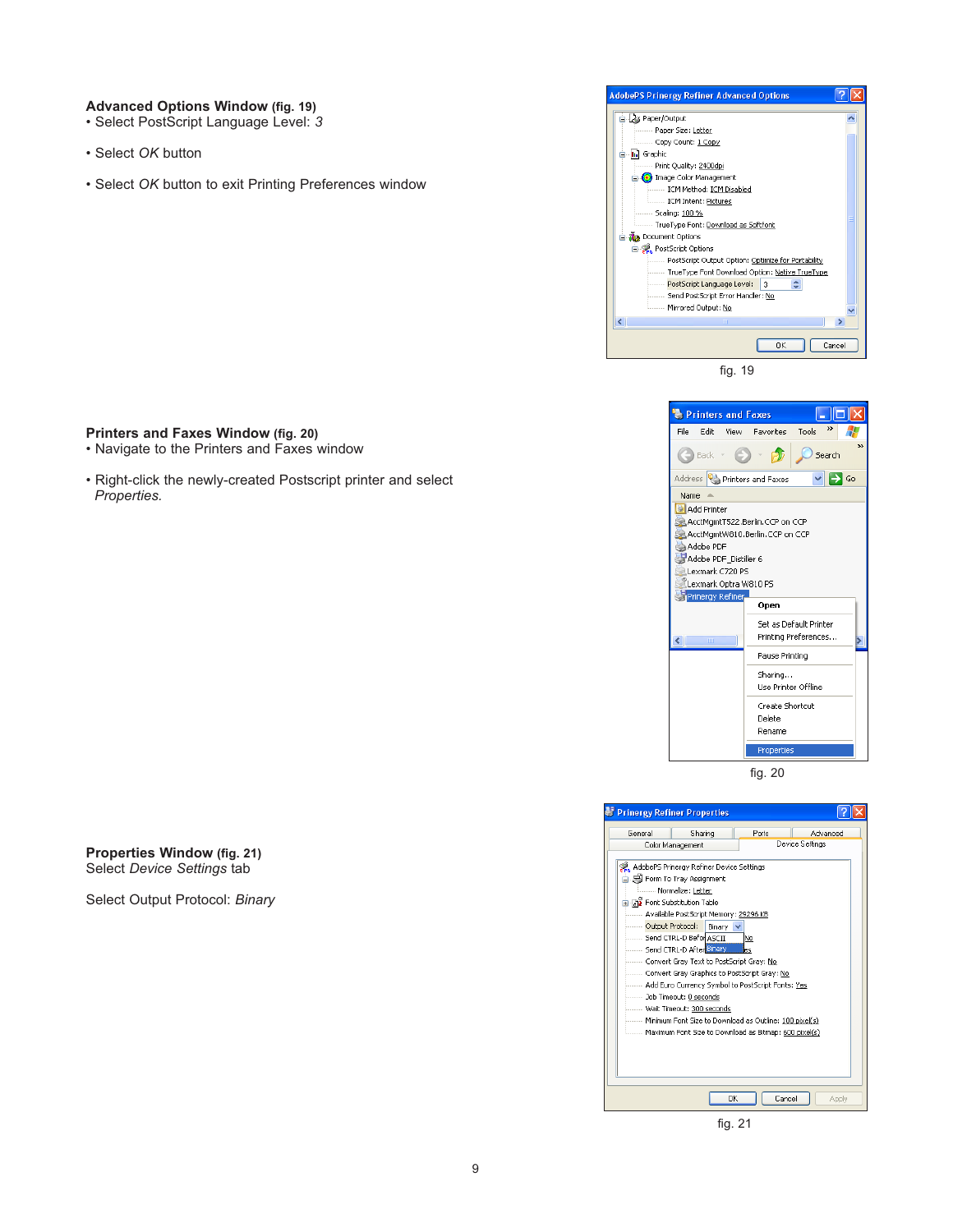#### **Properties Window (fig. 22)**

Select Add Euro Currency Symbol to PostScript Fonts: *Yes*



| General | Sharing                                     | Ports  | Advanced        |
|---------|---------------------------------------------|--------|-----------------|
|         | Color Management                            |        | Device Settings |
|         | AdobePS Prinergy Refiner Device Settings    |        |                 |
|         | Form To Tray Assignment                     |        |                 |
|         | Normalize: Letter                           |        |                 |
|         | a av Font Substitution Table                |        |                 |
|         | Acubet: <don't substitute=""></don't>       |        |                 |
|         | AkzGrot: <don't substitute=""></don't>      |        |                 |
|         | AkzGrotCond: <don't substitute=""></don't>  |        |                 |
|         | Arial: <don't substitute=""></don't>        |        |                 |
|         | Arial Baltic: <don't substitute=""></don't> |        |                 |
|         | Arial Black: < Don't Substitute>            |        |                 |
|         | Arial CE: < Don't Substitute>               |        |                 |
|         | Arial CYR: <don't substitute=""></don't>    |        |                 |
|         | Arial Greek: <don't substitute=""></don't>  |        |                 |
|         | Arial Narrow: <don't substitute=""></don't> |        |                 |
|         | Arial TUR: < Don't Substitute>              |        |                 |
|         | Book Antiqua: < Don't Substitute>           |        |                 |
|         | Bookman Old Style: < Don't Substitute>      |        |                 |
|         | Ш                                           |        | ×               |
|         | OK                                          | Cancel | Apply           |

#### **Properties Window (fig. 23)**

- Review the Font Substitution Table column
- Verify *Don't Substitute* is selected for every font listed. If not, select *Don't Substitute.*
- Select *OK* button*.*

**PostScript printer configuration is complete.**

### **4.1.2. Windows 98/ME**

**Start Menu (fig. 24)** • Select *Settings/Printers*

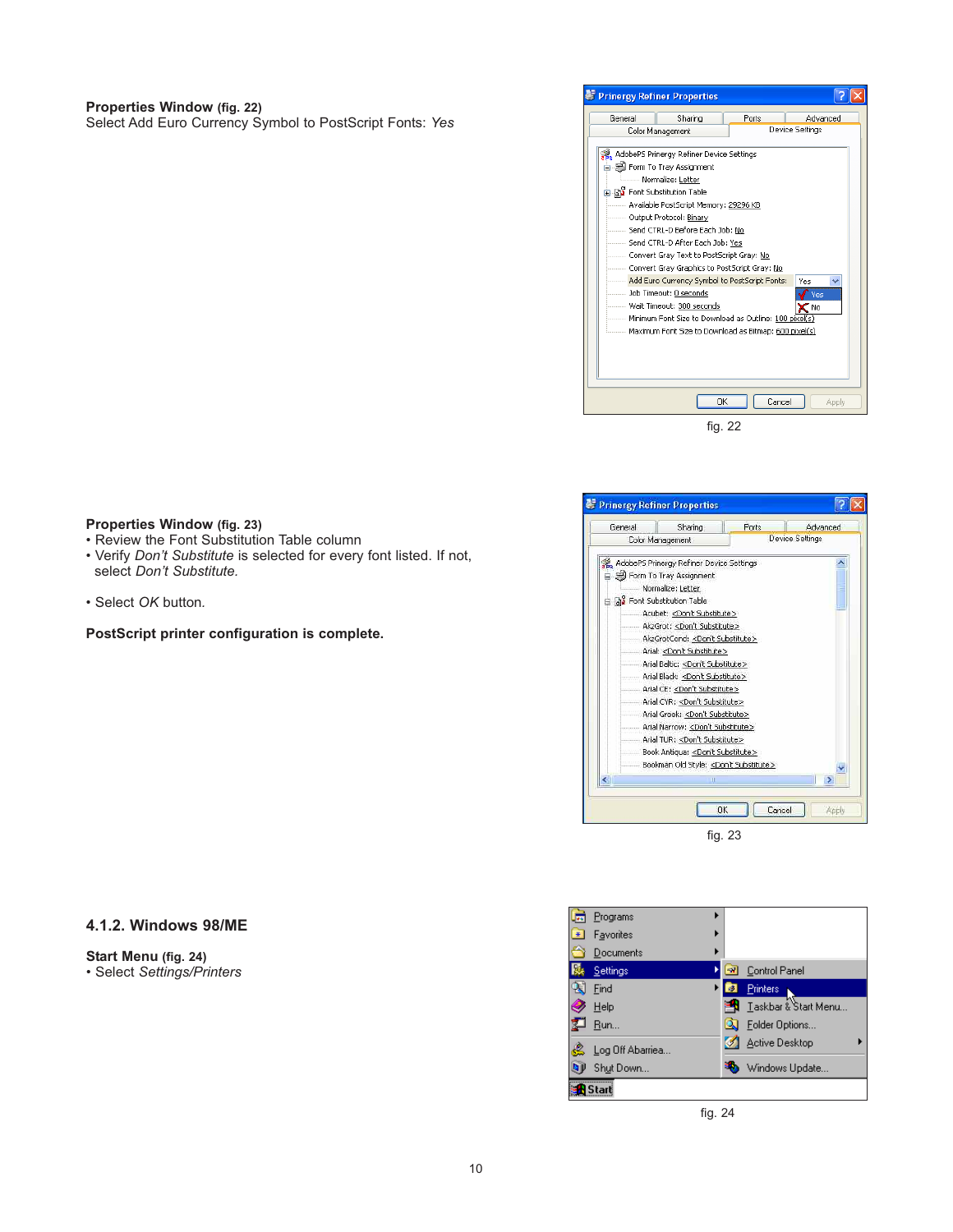#### **Printers Window (fig. 25)**

• Right-click the Postscript printer and select *Properties*



fig. 25

#### .<br>Inergy Refiner Properties  $\overline{R}$ Fonts | Device Options | PostScript | Watermarks General | Details | Color Management | Paper Graphics Resolution: <mark>2400dpi<br>Special</mark>  $\overline{\phantom{a}}$  $\Box$  Print as a negative image ⊻ै  $\Gamma$  Print as a mirror image Paper handling  $\ensuremath{\mathsf{L}}$ ayout:  $\sqrt{1-\mathrm{up}}$  $\overline{\phantom{0}}$  $\mathbf 1$  $\boxed{\triangleright}$  Print page border Scaling:  $\boxed{100 - 2} \approx$ Convert gray text to PostScript gray Convert gray graphics to PostScript gray  $He$  $\sf{Reslore}\,\underline{\sf{Defaults}}$  $\overline{\alpha}$  $\label{eq:cancel} \text{Cancel}$ Apply fig. 26

| <b>Prinergy Refiner Properties</b> |                           |                                                             |            |                   | $ ?  \times$           |
|------------------------------------|---------------------------|-------------------------------------------------------------|------------|-------------------|------------------------|
| General<br>Fonts                   | Details<br>Device Options | Color Management                                            | PostScript | Paper             | Graphics<br>Watermarks |
|                                    |                           | Substitute printer fonts for TrueType fonts when applicable |            |                   |                        |
|                                    | Do not use printer fonts  |                                                             |            |                   |                        |
|                                    |                           |                                                             |            |                   |                        |
|                                    |                           |                                                             |            |                   |                        |
|                                    |                           |                                                             |            |                   |                        |
|                                    |                           | Add Euro Currency Symbol to PostScript Fonts                |            |                   |                        |
|                                    |                           |                                                             |            | Update Soft Fonts |                        |
| Send Fonts As.                     |                           | Help                                                        |            | Restore Defaults  |                        |
|                                    |                           | <b>OK</b>                                                   |            | Cancel            | Apply                  |

fig. 27

#### **Properties Window - Graphics Tab (fig. 26)** • Select *Graphics* tab

- 
- Select Resolution: *2400dpi*

### **Properties Window - Fonts Tab (fig. 27)**

• Select *Fonts* Tab

• Verify *Substitute printer fonts for TrueType fonts when applicable* and *Do not use printer fonts* are deselected

- Select *Add Euro Currency Symbol to PostScript Fonts*
- Click the *Send Fonts As...* button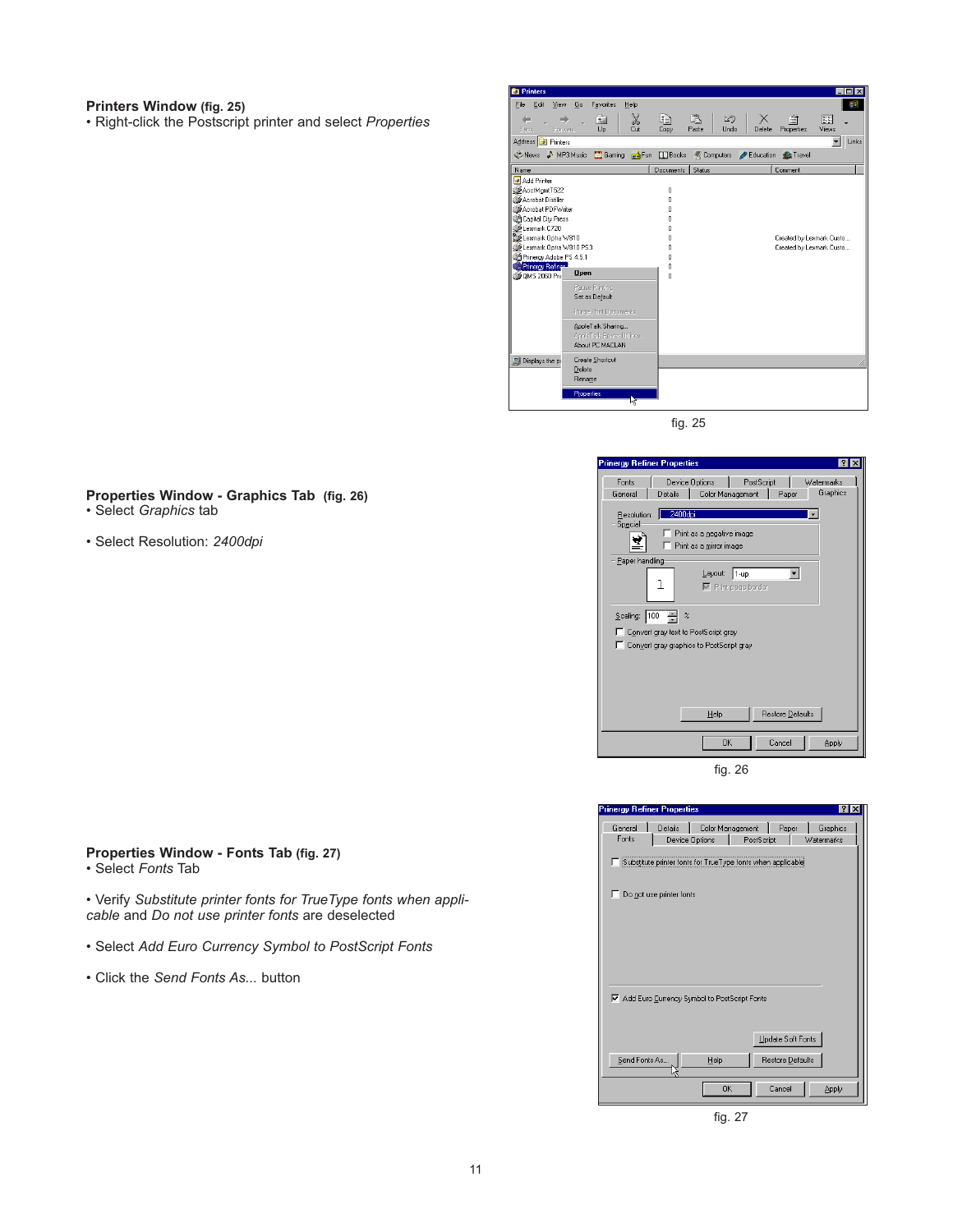#### **Fonts Tab - Send Fonts As... Window (fig. 28)**

- Select Send TrueType fonts as: *Type 42*
- Select Send PostScript fonts as: *In Native Format*
- Select *OK* button.

| <b>Send Fonts As</b>                                                                                                                |                          |
|-------------------------------------------------------------------------------------------------------------------------------------|--------------------------|
| TrueType fonts                                                                                                                      |                          |
| Send TrueType fonts as:                                                                                                             | Type 42<br>Outlines      |
| Threshold to switch betwer Don't Send<br>outline fonts, measured in pixels (in pixel size at the<br>current resolution)<br>乌<br>100 | Bitmaps<br>$T$ ype 42    |
| PostScript fonts<br>Send PostScript fonts as: In Native Format                                                                      |                          |
| Cancel<br>OΚ                                                                                                                        | Restore Defaults<br>Help |

fig. 28

| General        | <b>Details</b>                                                                       |                                            | Color Management                            | Paper            | Graphics   |
|----------------|--------------------------------------------------------------------------------------|--------------------------------------------|---------------------------------------------|------------------|------------|
| Fonts          |                                                                                      | Device Options                             | PostScript                                  |                  | Watermarks |
|                |                                                                                      |                                            |                                             |                  |            |
|                | PostScript output format:                                                            |                                            |                                             |                  |            |
|                | PostScript (optimize for portability - ADSC)                                         |                                            |                                             |                  |            |
|                | PostScript [optimize for speed]                                                      |                                            |                                             |                  |            |
|                | PostScript [optimize for portability - ADSC]<br><b>Encapsulated PostScript (EPS)</b> |                                            |                                             |                  |            |
| Archive format |                                                                                      |                                            |                                             |                  |            |
|                |                                                                                      |                                            | C. Assume header is downloaded and retained |                  |            |
|                |                                                                                      |                                            |                                             | Send Header Now  |            |
|                |                                                                                      |                                            |                                             |                  |            |
|                |                                                                                      |                                            |                                             |                  |            |
|                |                                                                                      |                                            |                                             |                  |            |
|                | Print PostScript error information                                                   |                                            |                                             |                  |            |
|                | PostScript timeout values                                                            |                                            |                                             |                  |            |
|                |                                                                                      |                                            |                                             |                  |            |
| Job timeout:   |                                                                                      | seconds                                    |                                             |                  |            |
|                |                                                                                      |                                            |                                             |                  |            |
| Wait timeout:  |                                                                                      | $\left  240 - \frac{1}{2} \right $ seconds |                                             |                  |            |
|                |                                                                                      |                                            |                                             |                  |            |
| Advanced       |                                                                                      | Help                                       |                                             | Restore Defaults |            |
|                |                                                                                      |                                            |                                             |                  |            |
|                |                                                                                      |                                            | OK                                          | Cancel           | Apply      |

fig. 29



fig. 30

### **Properties Window - PostScript Tab (fig. 29)**

- Select *PostScript* tab
- Select PostScript output format: *PostScript (optimize for portability - ADSC)*
- Select *Advanced* button

### **PostScript Tab - Advanced PostScript Options (fig. 30)**

- Select PostScript language level: *3*
- Select Data format: *Pure binary data*
- Select *OK* button
- Select *OK* button on main Properties window

### **PostScript printer configuration is complete.**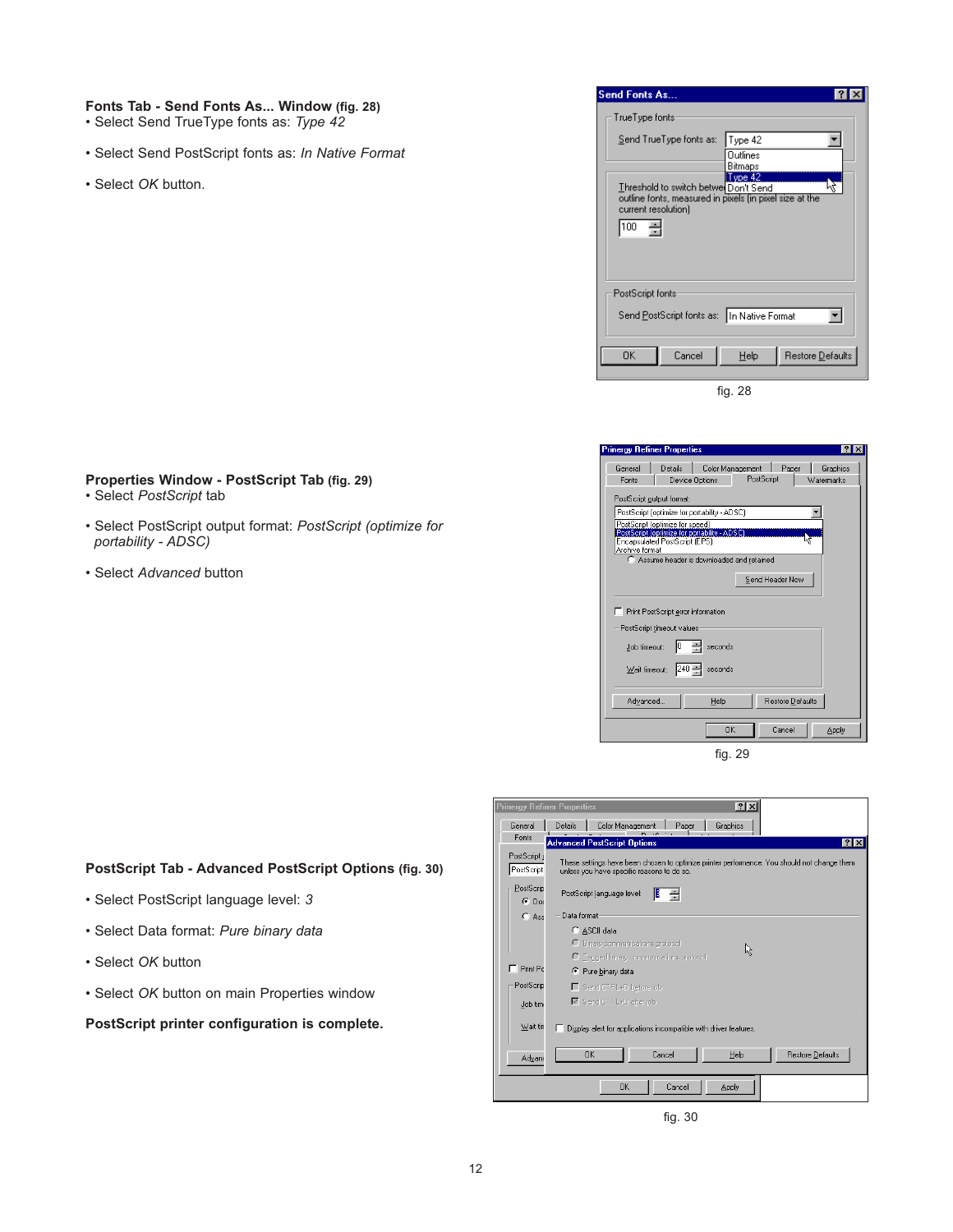#### **5. Creating a Macintosh OSX PostScript Printer**

If you do not have a real PostScript printer installed in Mac OSX, you can add a virtual one by following these guidelines. This is recommended if writing PostScript files from QuarkXpress.

-- 1: ■ 第  $\circ$  $\overline{Q+|c|}$ Start the Mac *Printer Setup Utility* (fig. 31). Back Action<br>Adobe Type Utilities<br>AdobePS Components Network This is located at: Applications/Utilities/ AppleScript<br>BBEdit Lite 6.1 allfonts<br>Applications  $\mathbb{R}$  osx  $\mathbf{B}$ Note: This utility may be called "Print Center" on your OSX version. Applications<br>
Applications (Mac OS 9)<br>
Desktop (Mac OS 9)<br>
Documents  $\bigcirc$  preflight  $\left( \begin{array}{ccc} 0 & 1 \\ 0 & 1 \end{array} \right)$  compj... Launch Acrobat? OSX **Calcular Acrobat?** OSJ<br>
Ubrary<br>
Mac, Distiller, Fonts<br>
Messages Received<br>
The moved fonts<br>
Set variables<br>
System<br>
Distribution<br>
System<br>
Distribution<br>
Cultusers **Desktop** admin  $\Delta$  Application Created Documents Movies Version  $Pictures$ Software Restore<br>
Stufflt Expander<br>
System Profiler<br>
Terminal<br>
X X11 **C.** Timbuktu Pro<br>Utilities  $1 of 27 s$ 

fig. 31

Utilities

2.7 MB on disk<br>(1,977,202 bytes)

Saturday,<br>September 27,<br>2003 5:50 AM 2003 5:50 AM<br>Monday, November<br>24, 2003 2:57 PM<br>Printer Setup Utility<br>version 3.0,<br>Copyright 1999<br>2003 Apple<br>Computer, Inc.

Select *Add* button (fig. 32)

Select *Add* button